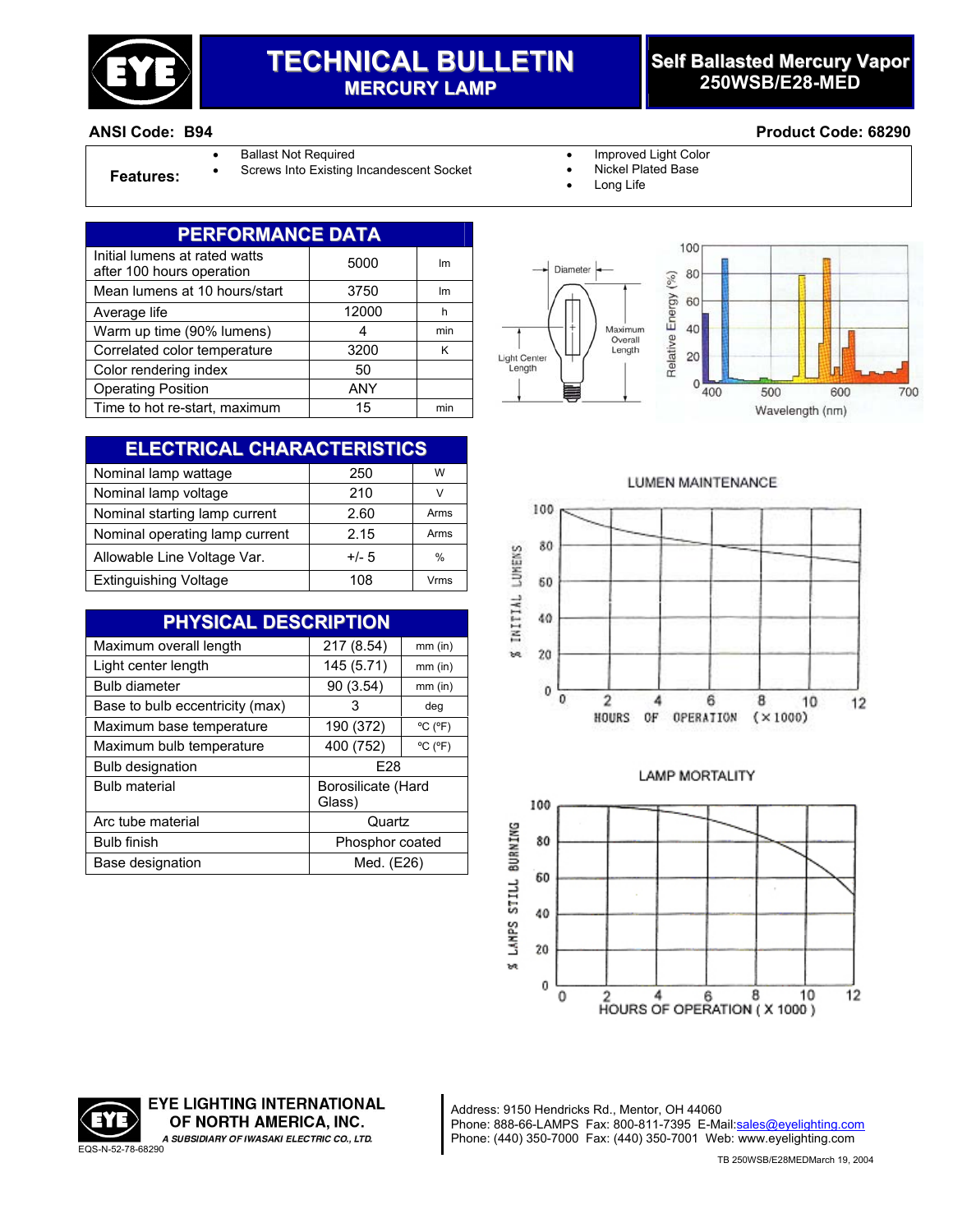

## **! WARNING**

This lamp can cause serious skin burn and eye inflammation from short-wave ultraviolet radiation if outer envelope of the lamp is broken or punctured. Do not use where people will remain for more than a few minutes unless adequate shielding or other safety precautions are used. Lamps that will automatically extinguish when the outer envelope is broken or punctured are commercially available.

### **RISK OF ELECTRIC SHOCK**

•Turn power off before inspection, installation or removal •Protect lamp from direct contact with liquids to avoid breakage from thermal shock

#### **RISK OF FIRE**

•Keep combustible materials away from lamp during operation

### **UNEXPECTED LAMP RUPTURE MAY CAUSE INJURY, FIRE, OR PROPERTY DAMAGE**

•Do not exceed rated voltage •Do not use lamp if outer glass is scratched or broken. •Do not use beyond rated life •Do not turn on lamp until fully installed •Use only with a fixture rated for this product •Turn lamp off at least once a week for 15 minutes •Electrically insulate any metal to glass support in fixture

# **! CAUTION**

### **RISK OF BURN**

•Allow lamp to cool before handling.

#### **LAMP MAY SHATTER AND CAUSE INJURY**

•Do not use excessive force when installing lamp •Dispose of lamp in a closed container

### **LAMP OPERATING INSTRUCTIONS**

This is a discharge lamp and requires some time to restart and come up to full brightness after a power interruption. If power supply dips or is interrupted, lamps may extinguish and not restart. Turn off power supply for 10-15 minutes and allow lamp to fully cool. Lamp will restart when power is restored.



**R** Conforms to:<br>
USA: 21CFR1040.30 Canada: ANSI 136.1-2000

Hg) - LAMP CONTAINS MERCURY. Manage in Accord with Disposal Laws. See: www.lamprecycle.org or 1-888-665-2677.





EYE LIGHTING INTERNATIONAL OF NORTH AMERICA, INC. A SUBSIDIARY OF IWASAKI ELECTRIC CO., LTD.